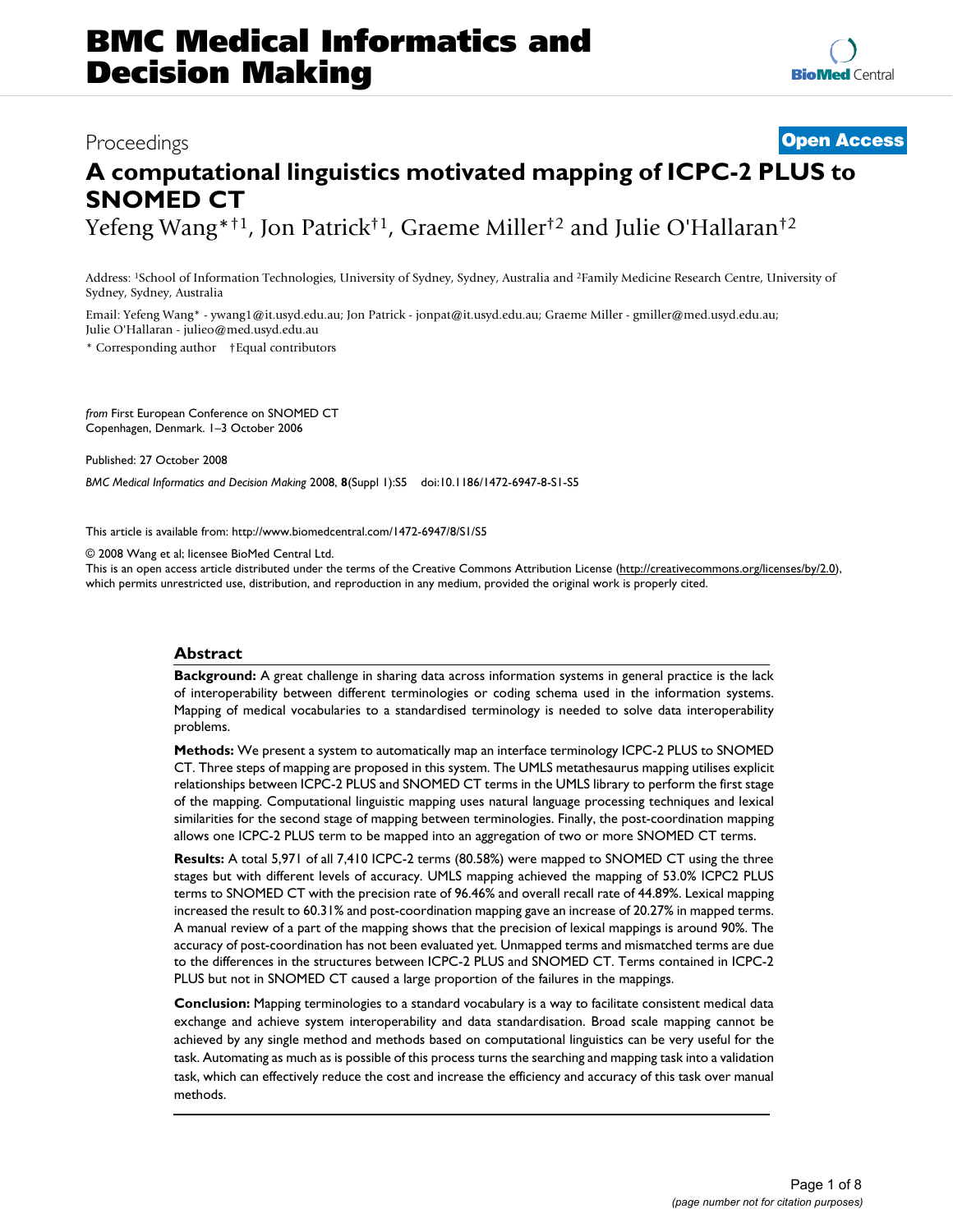# **Background**

Effective information retrieval across information systems in health care is limited by the lack of semantic interoperability between terminologies used by sectors in the health system. The use of multiple terminologies and ad hoc modifications to standard schemes prevent users from cross searching multiple repositories, cross-sectoral resources and interdisciplinary material. To achieve interoperability and enable exchanging and sharing of data across organisations, the need for improved matching between non-standard terms and a standard medical terminology becomes more important [1,2].

The support of interoperability requires a standard terminology [3] and SNOMED CT is a comprehensive common terminology available in the clinical domain. The use of SNOMED CT to create standardised detailed clinical information will enable more accurate documentation of patient data and improve health quality. The Australian government is proposing to adopt SNOMED CT for describing certain aspects of clinical encounters, coding clinical records, and as a standard terminology in Australian health organisations. This decision creates the need to map existing interface terminologies to the SNOMED CT reference terminology [4]. To complete this task in a reasonable amount of time and improve accuracy, some computational methods of matching concepts between terminologies are needed to assist humans to complete the task.

The process of terminology mapping refers to the identification of identical concepts or relationships between different terminologies. It is an important step to achieving knowledge sharing. Imel and Campbell [5] provide a strong motivation to map medical terminologies, and they assert that the mapping will become increasingly automated leading to increased efficiency and effectiveness. However, the nature of this task makes it very difficult to automate, because heterogeneous terminologies may reflect both fundamentally and subtly different conceptualisations of domains by the authors of these terminologies.

The extensive research done in terminology mapping has had the goal of developing effective automated methodologies for mapping [6-15]. The main approaches include lexical matching, concept matching and structural matching. The earliest approaches were straightforward lexical mapping between terms. The matching is defined on exact string equivalence. Sherertz et al [6] use filters and rules to perform exact lexical matching and they map 834 UCSF (University of Southern California at San Francisco) disease descriptions to Medical Subject Headings (MeSH) terms. They reported 47.8% of the UCSF disease descriptions were mapped to MeSH terms.

Evans et al. [7] and Cimino et al. [8] both used a frame based approach to mapping terms between two vocabularies. A frame is a self-contained unit of knowledge representation that contains a term and its attributes. The idea is to map terms using the attribute and relationship information contained in the frame, such as semantic relationships.

A number of linguists have attempted to make use of linguistic information such as lexical similarity and semantic similarities [9-11]. The National Library of Medicine started the UMLS project in 1986. The SPECIALIST lexicon in UMLS [12] contains a rich set of biomedical terms. Each term contains a base form, abbreviation, and spelling variations. The MetaMap Program [13], created by Aronson et al. utilises the SPECIALIST lexicon to generate lexical variants for concepts in UMLS and can map biomedical text to the UMLS Metathesaurus.

The UMLS has also been used as a resource to integrate between medical vocabularies. Fung and Bodenreider [14] derived an algorithm to find candidate mappings between any two terminologies inside the UMLS making use of synonymy, explicit mapping relations and hierarchical relationships.

Other approaches have been developed recently using structural information to map between terminologies. Mork and Bernstein [15] modified a genetic terminology mapping algorithm for mapping human anatomy, using lexical similarities and structural similarities. However, medical terminologies are different from general terminologies, and they are organised on different axes. Hence, the structural mapping is only moderately effective. Moreover, the medical terminology contains hundreds of thousands of concepts, so searching through all concepts many times is time costly.

To deal with the content completeness problem in terminology mapping, post-coordination has been used to map pre-coordinated terms to compositions of two or more concepts to achieve terminology coverage. Elkin and Brown [16] developed a technique for discovering and formalising the implicit semantic relationships between the SNOMED Reference-Terminology (SNOMED-RT) and the International Classification of Disease Version 9 Clinical Modification (ICD9-CM). Julie Green and her colleagues evaluated an existing model for structured recording of heart murmur findings [17]. They use the *Interprets* and *Has interpretation* concepts in SNOMED CT with a grouping mechanism for roles to represent murmur characteristics and attribute values.

In this paper, we propose an algorithm that automatically maps the International Classification of Primary Care Ver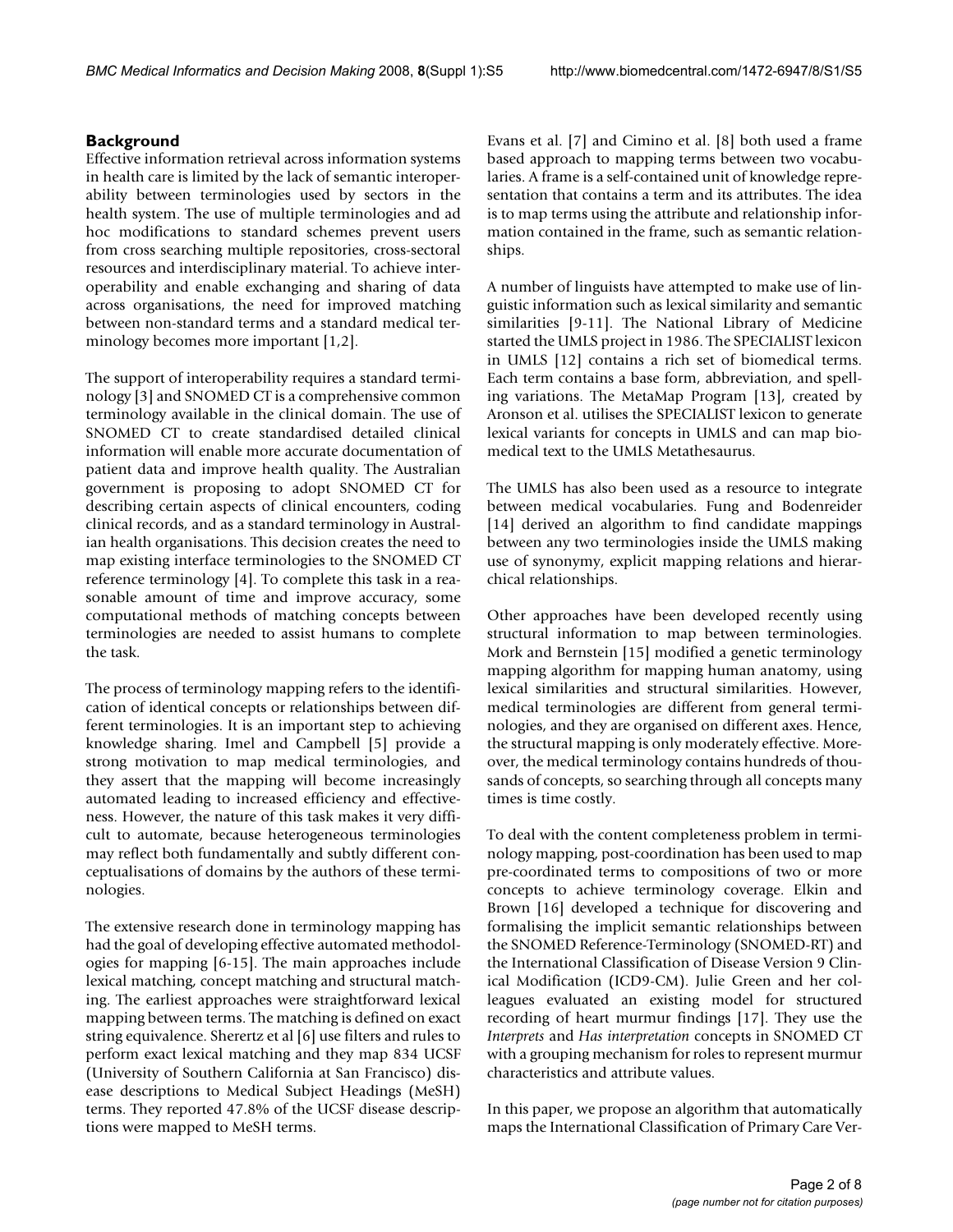sion 2 (ICPC-2 PLUS) [18], the interface terminology developed in Australia into SNOMED CT [19]. In the process of mapping, we utilised three different mapping strategies to match terms lexically and to perform term decomposition. This mapping process is semi-automatic because it requires humans to verify the results at the completion of the automatic mapping task, but it transforms the time consuming searching and mapping task into an easier selection and validation task. We also have evaluated our mapping algorithm.

# **Methods**

### *Overview of the terminologies*

ICPC-2 PLUS is an interface terminology based on the International Classification of Primary Care Version 2 (ICPC-2). It was developed and maintained by The Family Medicine Research Centre (FMRC) of the University of Sydney. The ICPC-2 is a classification designed for general practice and primary care divided into 17 sections such as Musculoskeletal, Neurological, Eye, Blood, etc. The ICPC-2 PLUS is an extension to the ICPC-2 and a version used in Australia. It provides a useable coding system for symptoms, diagnoses, past health problems and the processes of care for use in age-sex disease registers, morbidity registers and full electronic health records in primary care. ICPC-2 PLUS currently contains only 7,410 terms that are commonly used in Australian general practice. It is installed in various software packages and used by approximately 1,500 GPs in electronic health record systems throughout the country.

The Systematized Nomenclature of Medicine Clinical Terminology (SNOMED CT) is developed and maintained by the College of American Pathologists. It is a comprehensive, controlled reference terminology for use in the clinical domain. The basic elements of SNOMED CT are concepts, descriptions, relationships and hierarchies. SNOMED CT contains more than 360,000 concepts, about 1 million descriptions and 1.4 million relationships. Each concept has at least three descriptions including one preferred term, one fully specified name and one or more synonyms. The synonyms provide rich information about the spelling and phraseology variations of a concept, and naming variants used in different countries. The concepts are connected by complex relationship networks that provide generalisation, specialisation and attribute relationships, for example, "focal pneumonia" is a specialisation of "pneumonia". Each concept in SNOMED CT is classified into one of the 18 top categories, including clinical finding, aetiologies, procedures, body part, substances, qualifiers etc.

#### *The three applied methods*

#### *The UMLS metathesaurus mapping*

The Unified Medical Language System (UMLS) of the National Library of Medicine [22] is a knowledge source that provides the mapping between different terminologies. This is done by incorporating different medical terminologies into a Metathesaurus organized on the basis of a concept. The UMLS Metathesaurus contains information about over one million concepts, 2.8 million distinct strings from over 100 source terminologies and classifications. The 2005AB version of the UMLS contains ICPC-2 PLUS 2000 Version and SNOMED CT terminology, which are the terminologies we needed for our mapping task.

The most direct mapping method used was to utilise the link provided by the UMLS between the two terminologies. The UMLS is organised by concepts, and one of its primary purposes is to connect different names for the same concept from many different vocabularies. Similar terms in different vocabularies are implicitly connected by a unique concept identifier. The idea of our approach is to find the terms in these two terminologies that share a common concept unique identifier (CUI) in UMLS. Every term in the UMLS is represented in a concept structure. The concept structure contains concept identifiers, concept names, their language, and vocabulary source. This information is organised in the *Concept Names and Sources File*. We make use of the common CUI in this file to map terms.

The UMLS mapping requires the latest UMLS Metathesaurus version to achieve the best performance, since the content of the UMLS, and its source vocabularies, are refined and updated regularly. Current experiments were conducted on the 2005AB version which contained a version of ICPC-2 PLUS from 2000, and a version of SNOMED CT from 2002. The version of ICPC-2 PLUS in UMLS accounts for only 87% of the terms currently available in the terminology. ICPC-2 PLUS has since been updated in the UMLS to the most current version, and we therefore expect a larger number of mappings will be discovered when we use the latest version of UMLS.

#### *String-based mapping*

An obvious way to identify mappings between terms is to compare the strings for concept names. The principle behind string-based mapping is that most terminologies have identical or very similar lexical items in their vocabularies for describing the same concepts, as the natural languages underlying the vocabularies are the same. Four string based mapping techniques were used.

#### *(i) Normalised Term Matching*

Before comparing the string, the terms from both terminologies are normalised using natural language process-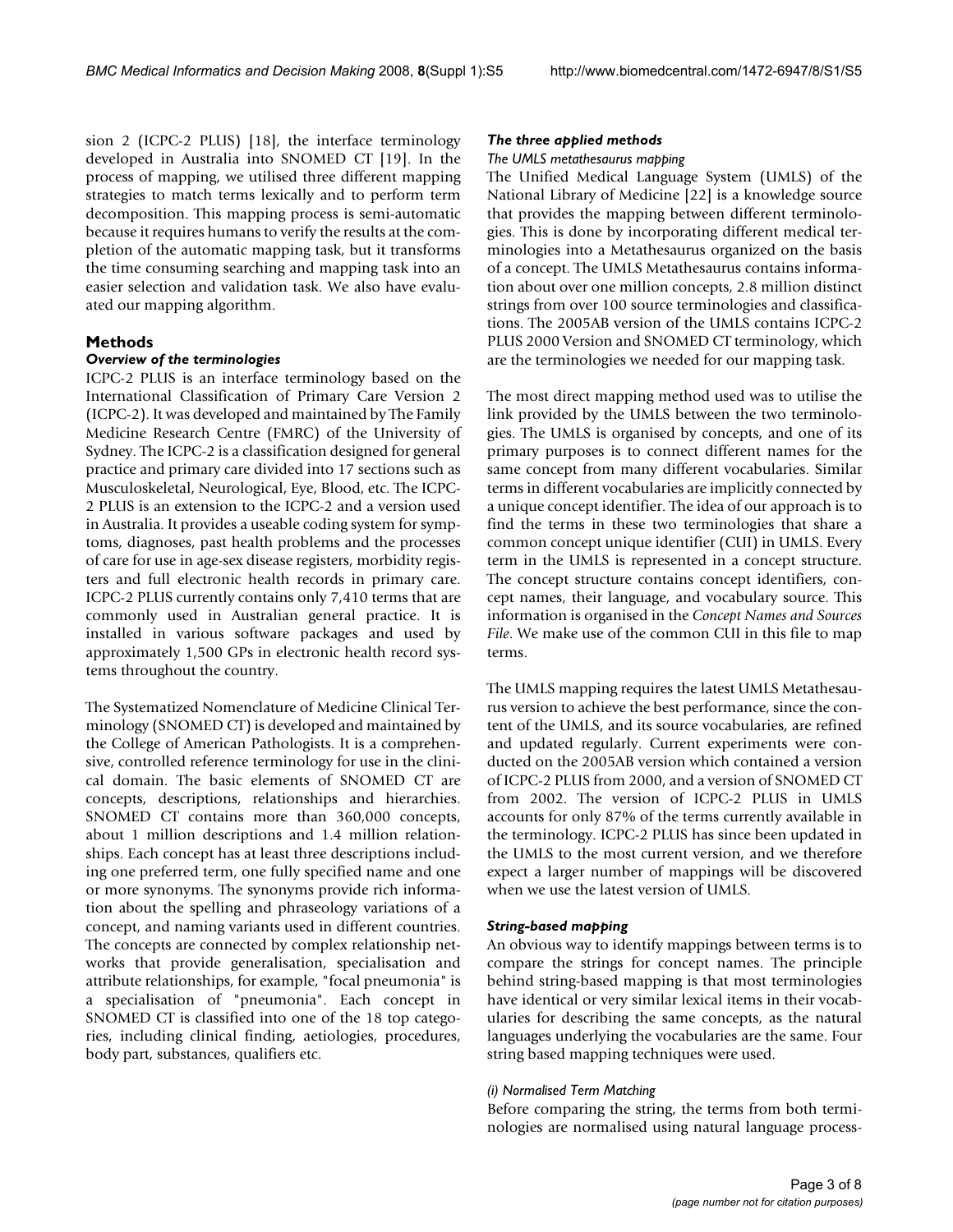ing techniques. Firstly, words within parentheses are removed. This process removed the suffix attributes in SNOMED CT concepts, for example, "Channel catfish virus disease (disorder)" and "Lump(s);behind ears". Then the terms are tokenised into atomic forms and converted into lowercase. Function words such as "a", "the", "of", "NOS" etc. and punctuation are removed from multi-word expressions. A morphological process is performed on the remaining terms to remove the inflections. Then some common lexical variations of the terms are generated, for example, "haemocyte" to "hemocyte" using the Specialist Lexicon [20] in UMLS. Finally, the remaining words are sorted into alphabetical order. Then the normalised terms are matched using exact string matching method. An example shows the SNOMED CT concept "235856003 Disease of liver (disorder)" is normalized to "disease liver" and can be mapped to ICPC-2 PLUS term "D97002 Disease;liver".

# *(ii) Expanded Term Matching*

The Expanded Term Matching process aims to expand the abbreviation of any term to its full form. If the term is not matched in the normalised term matching, the expanded term matching will be performed. There are two kinds of abbreviations found in ICPC 2-PLUS terms. The first is acronyms such as "IUCD" which stands for "Intra-Uterine Contraceptive Device" and the other is abbreviations due to space limitations e.g. "musculo" for "musculoskeletal". These abbreviations cause mismatches in the string matching process, therefore abbreviations are expanded to their full forms. In the first case, a list of acronym to full form mapping is created using the abbreviation list in ICPC 2-PLUS user's guide [18]. In the second case, we adapt the information in the natural language description of the term held in ICPC 2-PLUS to expand the abbreviations. The full form terms are then mapped using the string matching method.

#### *(iii) Substring Term Matching*

To increase the matching coverage, substring matching is also performed. The pairs of the terms are matched if the normalized and expanded ICPC 2-PLUS term is a substring of the SNOMED CT term. This allows a specific term to map to a general term, for example, the term "chronic pain" is a substring of "chronic back pain". As the source term and target term are similar, but not exact it is possible to produce a large number of invalid matches. The matching process returns the matching candidates ranked using the total proportion of words that are common between the source term and target term. The more words the source and target terms have in common, the higher their rank in the list of candidates.

## *(iv) WordNet Lexicon Matching*

This matching approach uses thesauri to explore the semantic variation and meaning of the word constituents. The WordNet synsets [21] were used to provide semantic and syntactic information about the term. The WordNet synset contains a list of synonymous terms for a word constituent. This allows the mapping of "heart disease" into "cardiac disease" because "heart" and "cardiac" are synonyms. WordNet also provides the derivationally related terms for a given word which can be used for searching. For example, the word "fever" is linked to its related adjectives "feverish" and "feverous". Table 1 shows some examples of string-based mapping.

### *Post-coordination mapping*

The Post-coordination Mapping process aims to map a pre-coordinated ICPC-2 PLUS term to compositions of two or more SNOMED CT concepts, which would thereby constitute a post-coordination in SNOMED CT. This algorithm consists of three steps. Firstly, we break the ICPC-2 PLUS term into atomic terms. This step includes term normalisation, term expansion and separating the words in the text. Then we map each atomic term to the SNOMED CT atomic concepts. The atomic term mapping is based on the longest string match, for example the term "Test;blood;ear" will be broken into three atomic terms "test", "blood" and "ear". The term "Blood test" is then mapped to "Test blood (procedure)" in SNOMED CT rather than mapped to the terms "Test" and "Blood" separately. Finally, we find the relationship between the SNOMED CT concepts by matching the relationship patterns [22] we discovered in SNOMED CT relationships. We aim to map two kinds of post- coordination in SNOMED CT, the Qualification and Combination. Table 2 shows some examples of post-coordination mapping.

#### *Mapping evaluation*

The mapping results were evaluated by two experts (authors GM & JO'H) from the Family Medicine Research

**Table 1: Examples of string based mapping**

| <b>Matching Method</b>                                            | <b>ICPC-2 PLUS Term</b>                         | <b>SNOMED CT Term</b>                                                                               |
|-------------------------------------------------------------------|-------------------------------------------------|-----------------------------------------------------------------------------------------------------|
| Normalised String Matching                                        | L81030 Haemarthrosis;ankle                      | 202415003 Hemarthrosis of the ankle (disorder)                                                      |
| <b>Expanded String Matching</b><br><b>Substring Term Matching</b> | P23008 Disorder;opposit<br>A85003 Drug Reaction | 18941000 oppositional defiant disorder (adolescent)<br>62014003 Adverse reaction to drug (disorder) |
| WordNet Lexicon Matching                                          | D21005 Feeling (of); choking                    | 373909009 Choking sensation (finding)                                                               |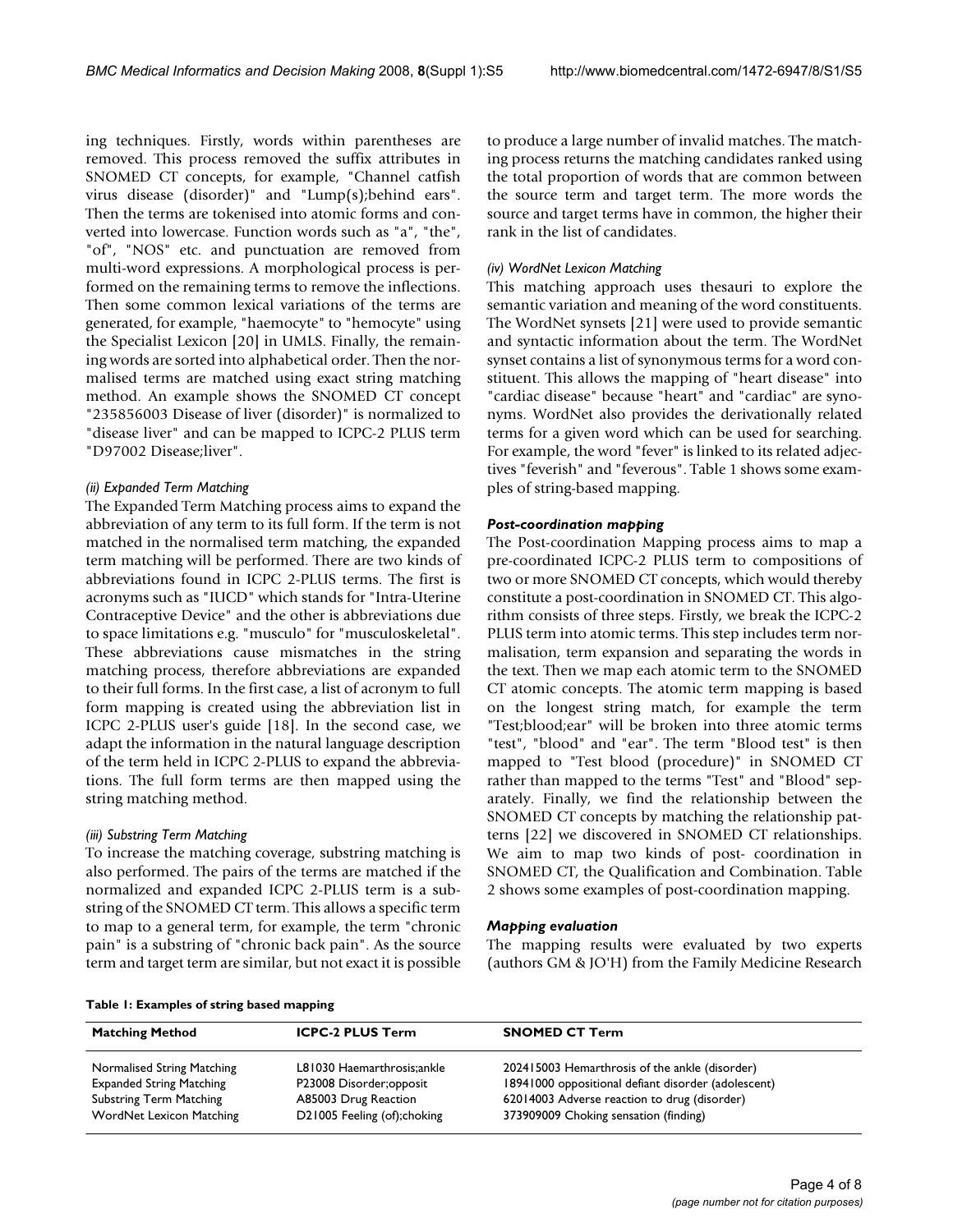| <b>Source Term</b>                                    | <b>Post-coordinated Concept</b>                                                                                                                                                                                                                                                  |
|-------------------------------------------------------|----------------------------------------------------------------------------------------------------------------------------------------------------------------------------------------------------------------------------------------------------------------------------------|
| Pain:mouth                                            | 22253000 pain (clinical finding) + 21082005 entire mouth region (body structure): relationship type = 363698007 finding<br>site (attribute)                                                                                                                                      |
| Referral; radiologist                                 | 3457005 patient referral (procedure) + 66862007 radiologist (occupation): relationship type = 370131001 recipient<br>category (attribute)                                                                                                                                        |
| Abuse; verbal ; relative<br>Dislocation; knee; simple | 125677006 Relative (person) + 225825002 Victim of verbal abuse (clinical finding): relationship type = indeterminate<br>13673007 Simple (qualifier value) + 129156001 Traumatic dislocation of knee joint (clinical finding): relationship type =<br>246100006 onset (attribute) |

|  | Table 2: Examples of post-coordination mapping |  |
|--|------------------------------------------------|--|
|  |                                                |  |

Centre at the University of Sydney. They are responsible for developing and refining the ICPC-2 PLUS vocabulary. All mapping candidates generated by our algorithms were exported into a spreadsheet. The experts used the Clini-Clue SNOMED CT browser to verify the mappings. All the matches were selected on a one to one map of "best-fit". The "best-fit" means the most preferable and suitable match among all ranked candidates. All context dependent concepts in SNOMED CT were excluded as well as legacy concepts. Some matches are of questionable validity due to inappropriate ICPC-2 PLUS mappings to UMLS concepts, and some mappings are reasonable lexical or concept matches but they are category mismatches. Only the "best-fit" matching candidates are considered as the correct matches, the remainder of the matches are considered to be incorrect mappings.

# **Results**

#### *UMLS mapping results*

There are 13,383 records in the Concept Names and Sources File of ICPC-2 PLUS. It includes the active terms, inactive terms, synonyms, duplicates and language variations (Table 3). By eliminating the synonyms, duplicates, and language variations, 6,502 terms currently have active status, which is 87.75% of the ICPC-2 PLUS vocabulary. These terms are mapped to 6,141 unique Concept Unique Identifiers (CUI) in UMLS.

The UMLS mapping algorithm mapped a total of 3,448 ICPC 2-PLUS terms (53.0% of active terms) to SNOMED CT concepts through 6,557 Common Unique Identifiers in UMLS, which is an average of 1.9 mappings per ICPC-2 PLUS term. In the evaluation, only one-to-one best fit

|  |  |  |  |  | Table 3: Results of mapping using UMLS Metathesaurus |
|--|--|--|--|--|------------------------------------------------------|
|--|--|--|--|--|------------------------------------------------------|

| ICPC-2 PLUS entries in UMLS                 | 13,383        |
|---------------------------------------------|---------------|
| Active ICPC 2-PLUS terms in UMLS            | 6,502         |
| Number of mapped CUI                        | 6.141         |
| Number of ICPC-SNOMED CT mapping candidates | 6,557         |
| Number of best-fit mapping                  | 3.326         |
| ICPC 2-PLUS term mapped to SNOMED           | 3,448 (53.0%) |
| Correct ICPC 2-PLUS mappings                | 3,326 (96.5%) |
| Average number of mapping per term          | ۱۹            |
|                                             |               |

matching was considered a correct mapping. Hence, among the 6,557 mapping candidates, 3,326 (50.72% of the total candidates) one-to-one mappings were manually evaluated as correct mapping candidates resulting in a precision rate of 96.46% and recall rate of 44.89%.

#### *String-based mapping result*

These experiments were run in a cascaded manner. The normalised term mapping was performed first, then expanded matching on the rest of the unmatched terms, and similarly for WordNet Mapping and Substring mapping. A total of 3,266 ICPC-2 PLUS terms (44.5% of all ICPC terms) were mapped to SNOMED CT terms using normalized string matching (Table 4). This matching method generated a total 3,565 mapping candidates, on average, 1.2 matches per matched terms. The majority of matched terms were single word terms and multi-word expressions. Some terms with different spelling variations were also mapped. The Expanded String Matching further mapped 304 terms. It effectively increased the number of mappings in chapter L (Musculoskeletal) of ICPC-2 PLUS, because most of the terms in this chapter were compressed to a short form, however, the average mappings per term increased to 1.33. WordNet Lexicon Matching is not very effective and only gave a 1% increase in mapping coverage. Most of the Substring Matching results were one to many, and the average number of matches per term increased to 24.88.

Overall, normalised matching mapped 3,266 (44.08%) terms, Expanded String Matching further mapped 304 (4.10%) terms, WordNet Matching give another 92 (1.24%) newly mapped terms, and Substring Matching increased by 809 (10.88%) the matched terms. The combined string matching methods gives an overall of 4,471 (60.30%) mapped ICPC 2-PLUS terms.

The string matching results were evaluated by the same experts. Similarly to the UMLS evaluation, only the "bestfit" matches were considered as correct matches. 3,031(92.8%) of the 3,266 normalised matching terms had at least one correct mapping candidate. Among 304 Expanded matching terms, 287 (94.41%) terms were correct mappings. 80 (86.96%) out of 92 WordNet mappings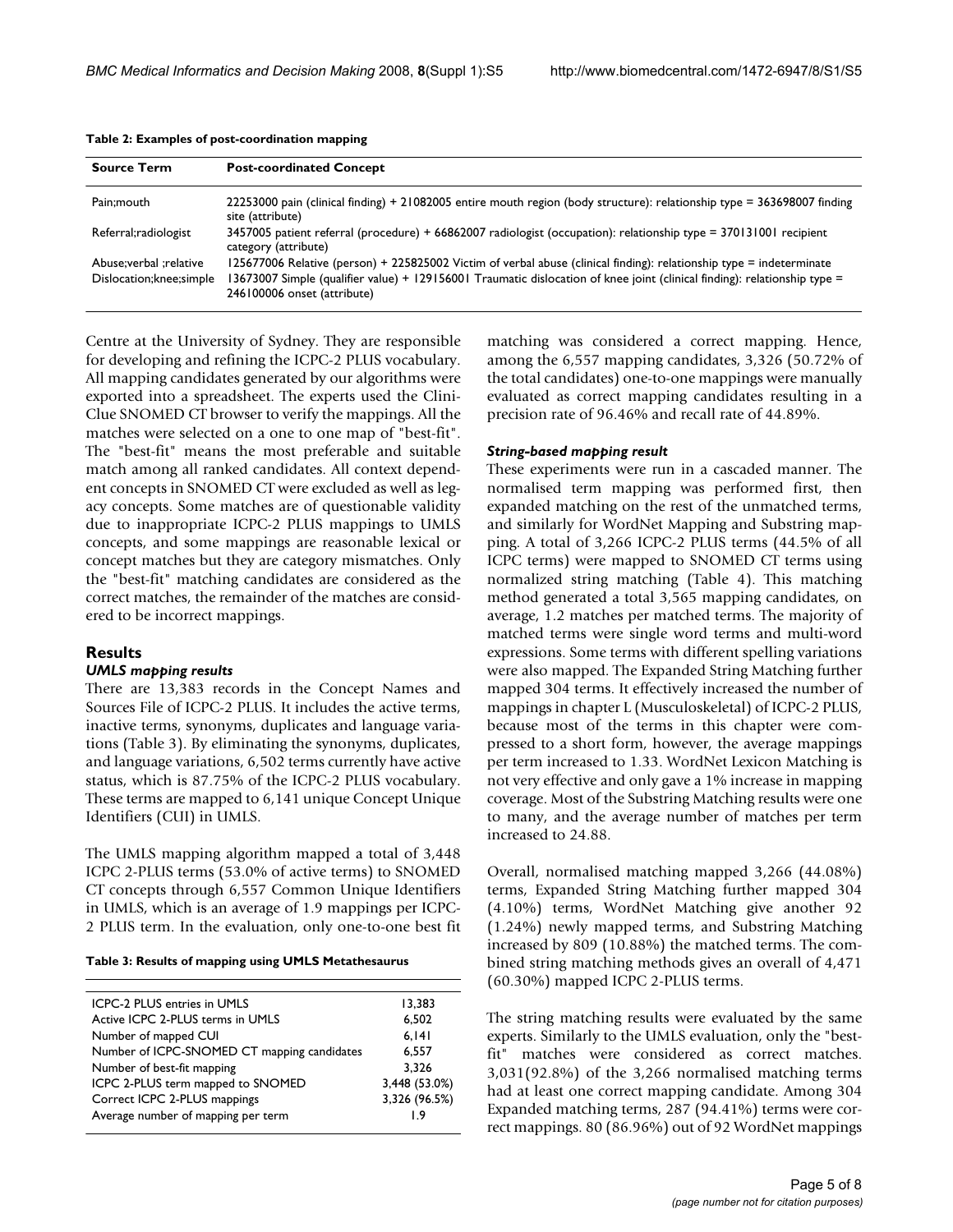| <b>Matching Method</b>          | <b>Overall Matched</b> | Overall %age | <b>Newly Mapped</b> | <b>Correct Matching</b> | Accuracy |
|---------------------------------|------------------------|--------------|---------------------|-------------------------|----------|
| Normalized String Matching      | 3.266                  | 44.08%       | 3,266 (44.08%)      | 3.031                   | 92.80%   |
| <b>Expanded String Matching</b> | 3.570                  | 48.18%       | 304 (4.10%)         | 287                     | 94.41%   |
| WordNet Matching                | 3,662                  | 49.42%       | 92 (1.24%)          | 80                      | 86.96%   |
| <b>Total Substring Matching</b> | 4.471                  | 60.34%       | 809 (10.88%)        | -                       | $\sim$   |

#### **Table 4: String-based mapping results**

were correct mappings. The results of substring matching were not evaluated, as the number of matching candidates increased to 24.88 per term on average. However, by observation, 80% of the substring matching had at least one correct matching. Overall 3,662 terms in string matching results were evaluated, 3,398 terms were a correct matching, which results in a precision of 92.79%, and recall rate of 45.86%.

Several mismatched terms were due to coordination of the terms, or the term was connected with conjunctions, slashes etc. such as the term "Splint/immobilise; nerve". Category mismatches occur when the source term and target term have strong lexical similarity but belong to different categories. For example the ICPC 2-PLUS term "A59007: Pain management" is mapped to SNOMED CT concept "394882004 pain management (speciality)", whereas it should be matched to "278414003 pain management (procedure)".

#### *Post-coordination mapping result*

Post-coordination mapping was performed on the terms remaining after the terms that had been mapped in the previous mapping algorithms were excluded. The remaining set consisted of 3,840 terms (Table 5). These terms do not have any string matches in SNOMED CT terminology nor can they be expressed using one single SNOMED CT concept.

There are three types of mappings that can match ICPC 2- PLUS terms to SNOMED CT post-coordinations: Qualification, Combination, and Indeterminate. *Qualification* is a match with a post-coordinated SNOMED CT concept that has at least one qualifier value concept. *Combination* is a mapping that produces a set of SNOMED CT concepts which does not include any qualifier value, and where the relationships between the concepts can be identified.

#### **Table 5: Post-coordination mapping results**

| Post-coordination Type Number of Mappings Percentage |      |        |
|------------------------------------------------------|------|--------|
| Qualification                                        | 343  | 4.63%  |
| Combination                                          | 902  | 12.17% |
| Indeterminate                                        | 255  | 3.44%  |
| Total                                                | 1500 | 20.24% |

*Indeterminate* mappings identify post-coordinations that match a set of SNOMED CT concepts, but the relationship between the concepts could not be determined from the SNOMED CT data distribution. Overall there were 20.24% terms mapped using post-coordination.

### **Discussion**

As the number of medical terminologies increases, greater demands for the need for terminology integration arise. As a result, the demand for rapid and effective computerassisted terminology mapping has arisen. Computerised mapping systems could significantly reduce human effort, especially for mapping between large terminologies. While the system is able to automatically generate potential matches, human coders still need to validate the results from a list of matching candidates. However, automation of this process significantly reduces the human effort because it transforms the time consuming searching and matching tasks into selection and validation tasks.

The mapping provided by the UMLS Metathesaurus can be considered as a golden standard. By observation, a large percentage of the mappings provided by the UMLS Metathesaurus are lexical mappings. However, the mapping still produces on average 1.9 mappings per term and some of the mappings are still ambiguous. Using the preferred term in SNOMED CT descriptions as the one to one mapping reduces the accuracy of mappings because the SNOMED CT terminology is developed in America and the preferred terms are in American English. As the preferred term and synonyms for the same concepts are used differently in Australia, manual validation of the mappings is still need.

On evaluation, the normalised string matching and expanded string matching were accurate and useful for about 50% of the ICPC-2 PLUS terms. The substring matching had broader coverage, but resulted in a large number of mapping candidates. Upon inspection, a lot of substring mappings were imprecise. Nevertheless, roughly 10% of the mappings were still accurate. One possibility for reducing the superfluous mapping candidates in string-based mapping could be to use the semantic information and categorical information in the SNOMED CT hierarchy.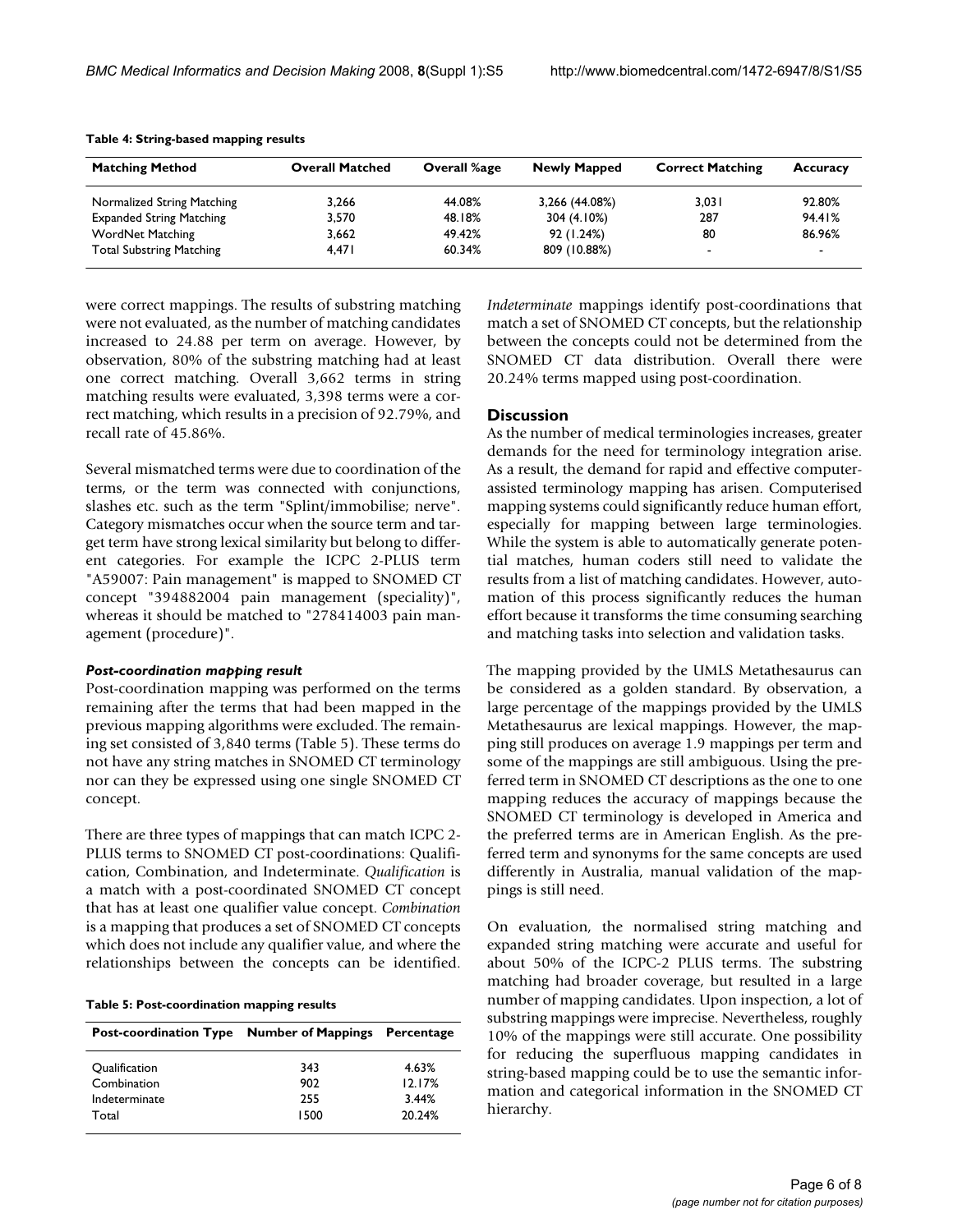Initially, we expected that the structural information of these two terminologies could have provided some useful clues for the matching, however these two terminologies are organised differently. The ICPC-2 PLUS has a biaxial structure and the sections are organised on the body system and social problems, whereas SNOMED CT is based on 18 key classes. The different organisation of these two terminologies makes it is difficult to utilize the structural information.

The use of synonyms in WordNet is not very useful. By looking at the results, we found that the synonym concepts in SNOMED CT descriptions are able to capture most of the synonyms in WordNet. The results of the WordNet mapping is not as effective as the work done by Mougin [23] because the matching criteria we used is restricted to produce less ambiguity in matching candidates. There is a trade off between the coverage of potential mapping produced by the algorithm and the accuracy of mapping.

The results of post-coordination mapping have not yet been evaluated. Nevertheless, the system has demonstrated its ability for automated term decomposition using a combination of string-based mapping techniques. One important phenomenon in post-coordination is the identification of relationships between the mapped terms. This may require description logic generation and more detailed semantic analysis to make sure the matching of two concepts makes sense. We believe that the post-coordination mapping is a way to solve the content completeness problem among different terminologies.

# **Conclusion**

In conclusion, we have mapped about 80.58% of ICPC-2 PLUS terms to SNOMED CT concepts with differing levels of accuracy via three automated mapping approaches. This research has demonstrated that automated mapping based on computational linguistic principles can perform different levels of terminology mapping. The results have shown that some of the mapping methods produce very reliable mapping, while some methods yield broader coverage but less convincing selections. The mapping results provide an opportunity to analyse the differences in these two different terminologies. Further refinement of the mapping methods could be done to reduce superfluous and incorrect mapping using structural and categorical information, for example, the elimination of synonym ambiguity. Also, more sophisticated post-coordination mapping could be developed in order to provide more reliable mapping.

# **Competing interests**

Authors Miller and O'Hallaran are employed to manage and maintain ICPC-2 PLUS.

# **Authors' contributions**

Wang and Patrick were responsible for the computational solutions and processing. Miller and O'Hallaran were responsible for supplying the ICPC 2-PLUS expertise and completing the manual checking of all computed matches.

# **Acknowledgements**

This article has been published as part of *BMC Medical Informatics and Decision Making* Volume 8 Supplement 1, 2008: Selected contributions to the First European Conference on SNOMED CT. The full contents of the supplement are available online at [http://www.biomedcentral.com/1472-6947/](http://www.biomedcentral.com/1472-6947/8?issue=S1) [8?issue=S1.](http://www.biomedcentral.com/1472-6947/8?issue=S1)

### **References**

- 1. Dougherty M: **[Standard terminology helps advance EHR.](http://www.ncbi.nlm.nih.gov/entrez/query.fcgi?cmd=Retrieve&db=PubMed&dopt=Abstract&list_uids=14618847)** *J AHIMA.* 2003, **74(10):**59-60.
- 2. Lau L, Shakib S: **Towards data interoperability: Practical issues in terminology implementation and mapping.** *HIC 2005: Thirteenth National Health Informatics Conference, Australia* 2005.
- 3. Rector A: **[Clinical terminology: why is it so hard?](http://www.ncbi.nlm.nih.gov/entrez/query.fcgi?cmd=Retrieve&db=PubMed&dopt=Abstract&list_uids=10805008)** *Methods Inf Med* 1999, **38:**239-252.
- 4. Rosenbloom S, Miller R, Johnson K, Elkin P, Brown S: **Interface terminologies: facilitating direct entry of clinical data into electronic health record system.** *Am Med Inform Assoc* 2006, **13:**277-288.
- 5. Imel M, Campbell R: **Mapping from a Clinical Terminology to a Classification.** *AHIMA* 2003.
- 6. Sherertz D, Tuttle S, Blois S, Erlbaum S: **Intervocabulary mapping within the UMLS: The role of lexical matching.** *Annu Symp comput Appl Med Care* 1988:201-6.
- 7. Evans A, Rothwell J, Monarch A, Lefferts G, Cote A: **[Towards rep](http://www.ncbi.nlm.nih.gov/entrez/query.fcgi?cmd=Retrieve&db=PubMed&dopt=Abstract&list_uids=1770838)[resentations for medical concepts.](http://www.ncbi.nlm.nih.gov/entrez/query.fcgi?cmd=Retrieve&db=PubMed&dopt=Abstract&list_uids=1770838)** *Med Decis Making.* 1991, **11(4 suppl):**S102-S108.
- 8. Cimino J, Barnett O: **[Automated translation between medical](http://www.ncbi.nlm.nih.gov/entrez/query.fcgi?cmd=Retrieve&db=PubMed&dopt=Abstract&list_uids=2186251) [terminologies using semantic definitions.](http://www.ncbi.nlm.nih.gov/entrez/query.fcgi?cmd=Retrieve&db=PubMed&dopt=Abstract&list_uids=2186251)** *MD Comput* 1990, **7:**104-109.
- 9. Kannry J, Wright L, Shifman M, Sliverstein S, Miller P: **[Portability](http://www.ncbi.nlm.nih.gov/entrez/query.fcgi?cmd=Retrieve&db=PubMed&dopt=Abstract&list_uids=8750391) [Issues for a Structured Clinical Vocabulary: Mapping from](http://www.ncbi.nlm.nih.gov/entrez/query.fcgi?cmd=Retrieve&db=PubMed&dopt=Abstract&list_uids=8750391) [Yale to the Columbia Medical Entities Dictionary.](http://www.ncbi.nlm.nih.gov/entrez/query.fcgi?cmd=Retrieve&db=PubMed&dopt=Abstract&list_uids=8750391)** *J Am Med Inform Assoc.* 1996, **3(1):**66-78.
- 10. Sun J, Sun Y: **[A System for Automated Lexical Mapping.](http://www.ncbi.nlm.nih.gov/entrez/query.fcgi?cmd=Retrieve&db=PubMed&dopt=Abstract&list_uids=16501186)** *J Am Med Inform Assoc* 2006, **13(3):**334-343.
- 11. Noy N, Musen M: **Prompt: algorithm and tool for automated ontology merging and alignment.** *National Conference on Artificial Intelligence* 2000.
- 12. Bodenreider O: **[The Unified Medical Language System](http://www.ncbi.nlm.nih.gov/entrez/query.fcgi?cmd=Retrieve&db=PubMed&dopt=Abstract&list_uids=14681409) [\(UMLS\): integrating biomedical terminology.](http://www.ncbi.nlm.nih.gov/entrez/query.fcgi?cmd=Retrieve&db=PubMed&dopt=Abstract&list_uids=14681409)** *Nucleic Acids Res* 2004, **32(Database issue):**D267-D270.
- 13. Aronson R: **Effective mapping of biomedical text to the UMLS Metathesaurus: the MetaMap program.** *AMIA Symposium* 2001:17-21.
- 14. Fung K, Bodenreider O: **[Utilizing the UMLS for Semantic Map](http://www.ncbi.nlm.nih.gov/entrez/query.fcgi?cmd=Retrieve&db=PubMed&dopt=Abstract&list_uids=16779043)[ping between Terminologies.](http://www.ncbi.nlm.nih.gov/entrez/query.fcgi?cmd=Retrieve&db=PubMed&dopt=Abstract&list_uids=16779043)** *AMIA Symposium* 2005:266-268.
- 15. Mork P, Bernstein P: **Adapting a Generic Match Algorithm to Align Ontologies of Human Anatomy.** *20th International Conference on Data Engineering* 2004.
- 16. Elkin P, Brown S: **[Automated enhancement of description](http://www.ncbi.nlm.nih.gov/entrez/query.fcgi?cmd=Retrieve&db=PubMed&dopt=Abstract&list_uids=12968776) [logic-defined terminologies to facilitate mapping to ICD9-](http://www.ncbi.nlm.nih.gov/entrez/query.fcgi?cmd=Retrieve&db=PubMed&dopt=Abstract&list_uids=12968776) [CM.](http://www.ncbi.nlm.nih.gov/entrez/query.fcgi?cmd=Retrieve&db=PubMed&dopt=Abstract&list_uids=12968776)** *J Biomed Inform* 2002, **35(5-6):**281-288.
- 17. Green JM, Wilcke JR, Abbott J, Rees LP: **[Development and evalu](http://www.ncbi.nlm.nih.gov/entrez/query.fcgi?cmd=Retrieve&db=PubMed&dopt=Abstract&list_uids=16501179)[ation of methods for structured recording of heart murmur](http://www.ncbi.nlm.nih.gov/entrez/query.fcgi?cmd=Retrieve&db=PubMed&dopt=Abstract&list_uids=16501179) [findings using SNOMED-CT post-coordination.](http://www.ncbi.nlm.nih.gov/entrez/query.fcgi?cmd=Retrieve&db=PubMed&dopt=Abstract&list_uids=16501179)** *J Am Med Inform Assoc* 2006, **13(3):**321-333.
- 18. **ICPC-2 PLUS, An interface terminology classified to the International Classification of Primary Care Version 2** [[http:/](http://www.fmrc.org.au/icpc2plus/) [/www.fmrc.org.au/icpc2plus/](http://www.fmrc.org.au/icpc2plus/)]. Accessed Dec 2006
- [[http://www.ihtsdo.org/snomed-ct/\]](http://www.ihtsdo.org/snomed-ct/). Accessed Dec 2006
- 20. **National Library of Medicine, UMLS Unified Medical Language System** [\[http://www.nlm.nih.gov/research/umls/](http://www.nlm.nih.gov/research/umls/)]. Accessed Dec 2006